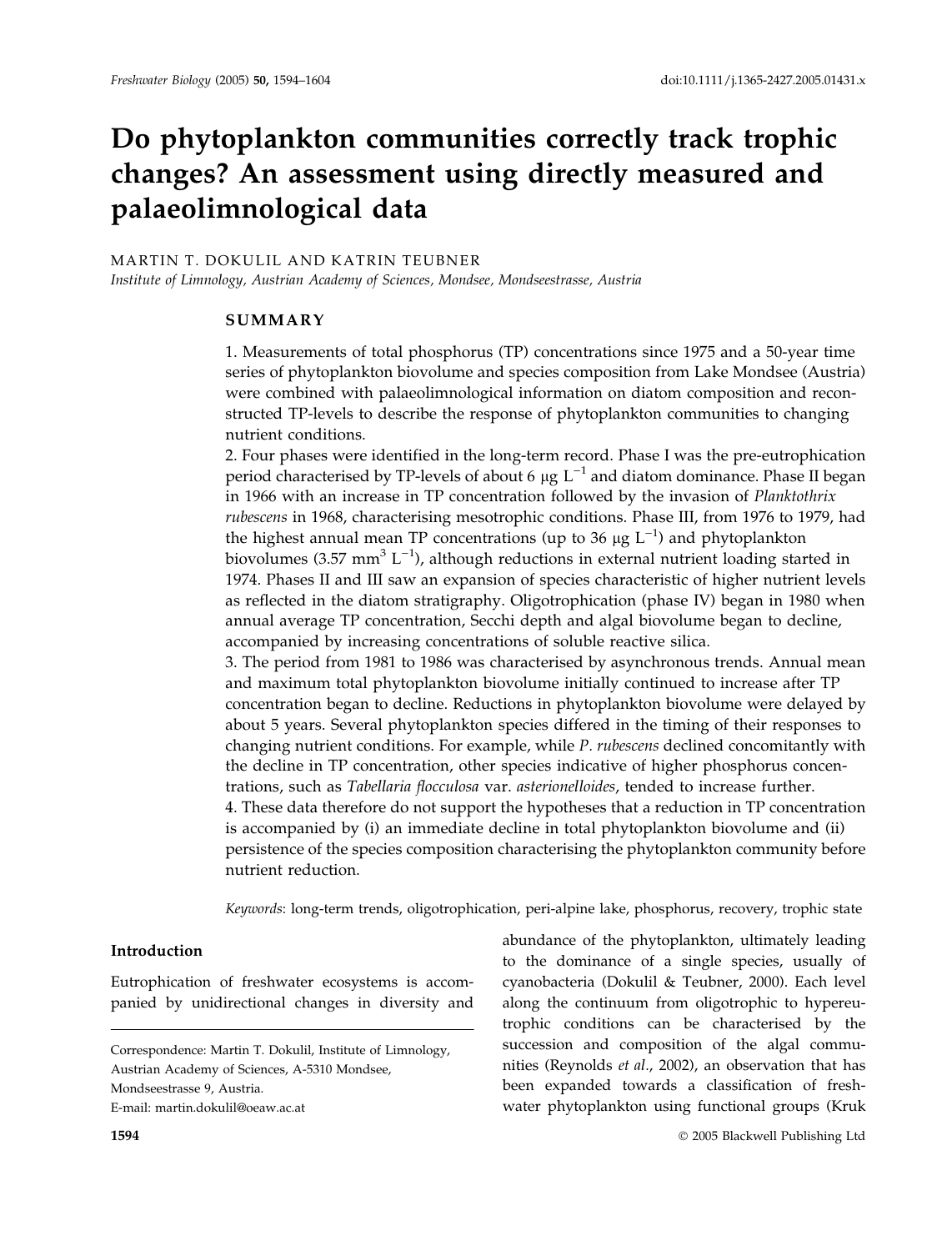**page 1595 not shown** M.T. Dokulil and K. Teubner Phytoplankton track trophic changes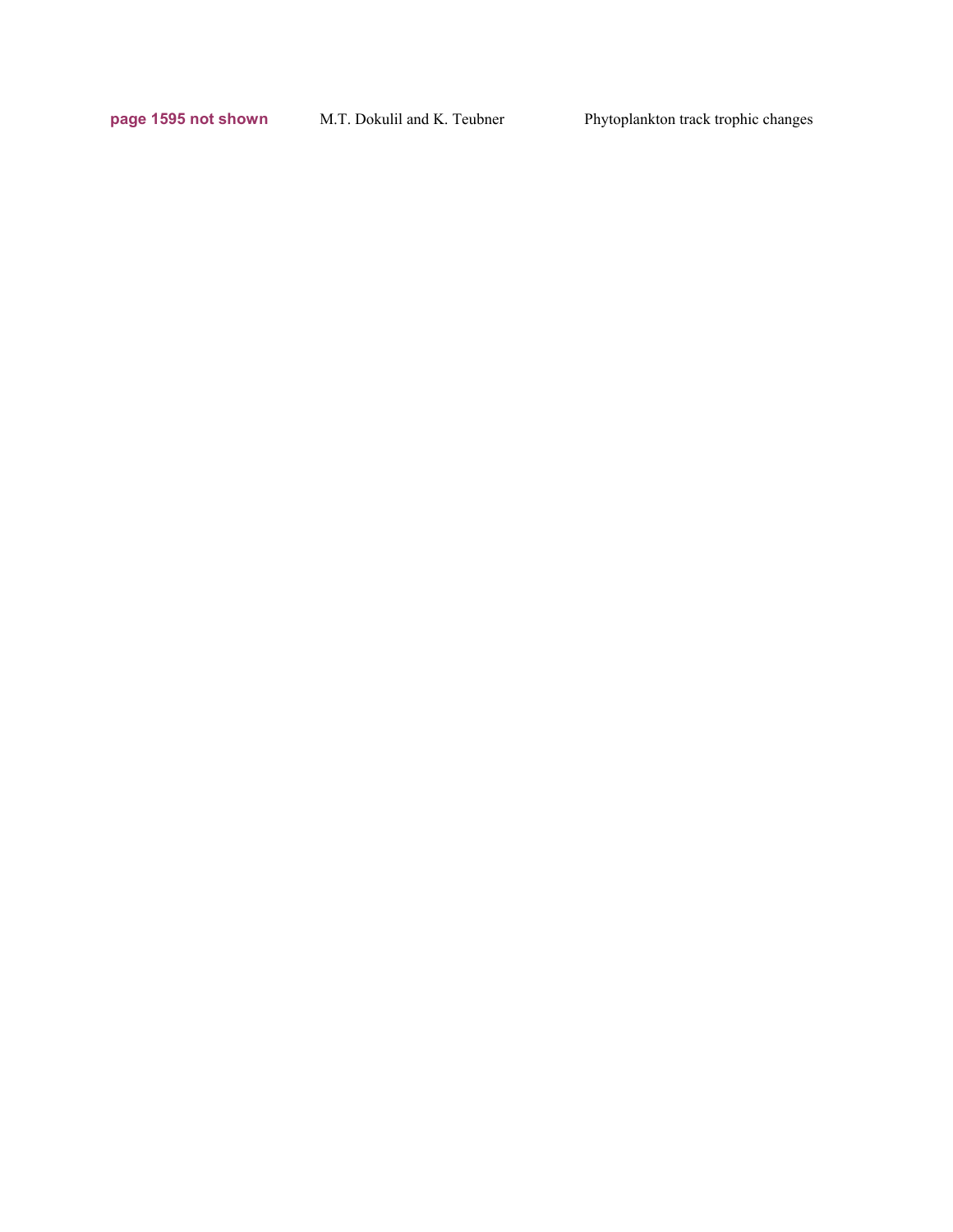tration was inferred from Planktothrix biovolume (PB) using the regression equation  $PB = 1.54 TP + 12.8$  $(r^2 = 0.42, n = 638; K$ . Teubner, unpublished data).

## Results

Four developmental stages of the lake are reflected in the time series of directly measured or phytoplanktoninferred TP concentrations and Secchi depth (periods I–IV in Fig. 1). Diatom-inferred TP concentrations from sediment cores (Bennion et al., 1995) show little change prior to 1965, with values around 6  $\mu$ g L<sup>-1</sup>. Values then increased markedly to 28  $\mu$ g L<sup>-1</sup> in 1968 (Fig. 1, period I). The stage of pre-eutrophication in the lake can also be identified from Secchi-disc readings (Fig. 2). Prior to 1969 Secchi depth values were only available for summer. The pre-eutrophication values of about 4 m in summer were higher than summer values during periods II and III. The lowest annual average transparency of 3 m recorded in 1968 coincided with the inferred TP concentration peak in Fig. 1 and the first appearance of Planktothrix rubescens (DC ex. Gom) Anagn. et Kom. (Findenegg, 1969). This early eutrophication period was followed by a period of moderate and stable Secchi depths during the eutrophic phase lasting until 1975; TP concentrations reconstructed from diatoms were moderate during



Fig. 1 Time-series of total phosphorus (TP) concentrations in Mondsee from 1962 to 2002. Avg-TP, Annual average epilimnetic TP concentration; DI-TP, Diatom-inferred TP concentration reconstructed from sediment cores according to Bennion et al. (1995); PI-TP, TP concentration approximated from Planktothrix; PI + DI-TP, TP concentration calculated from combined diatomand Planktothrix-derived data. The four periods discussed in the text are indicated as I–IV. The arrow indicates the year 1974 when tertiary sewage treatment started.



Fig. 2 Secchi-disc readings in Mondsee from 1962 to 2002. Open symbols show average summer values for June to September. Filled symbols refer to annual averages, with ranges depicted as vertical bars. The dashed horizontal line indicates the annual average for the period 1968–2002. The four periods discussed in the text are indicated as I–IV. The arrow indicates the start of tertiary sewage treatment in 1974.

this time (period II in Figs  $1 \& 2$ ). The third period began in 1976 with an increase in mean annual Secchi depth because of the start of tertiary sewage treatment. It lasted until 1980 when Secchi depth further increased (Fig. 2). In this period, however, TP concentrations reconstructed from diatom communities dropped to approximately 10  $\mu$ g L<sup>-1</sup>, although direct chemical measurements indicated P concentrations well above 20  $\mu$ g L<sup>-1</sup> (Fig. 1). TP values inferred from *P. rubescens* (PI-TP) ranged from 13 to 17  $\mu$ g L<sup>-1</sup>, and also failed to match the results from chemical measurements of P concentrations (Fig. 1). Period IV was characterised by a substantial drop in TP concentrations from 34.9 to 24.5  $\mu$ g L<sup>-1</sup> between 1979 and 1980 and a further decline afterwards to 7.6  $\mu$ g L<sup>-1</sup> (Fig. 1), concomitant with a pronounced increase in water transparency (Fig. 2). The years from 1980 until 1997 were characterised by annual mean Secchi depths >6 m and summer values around 5 m. Starting in 1998, Secchi depth decreased again.

The 50-year time series of total phytoplankton biovolume (Fig. 3) ran largely parallel with the data shown in Figs 1 & 2. Average pre-eutrophication values ranged from 0.17 to 0.52 mm<sup>3</sup>  $L^{-1}$  between 1958 and 1966. Mean phytoplankton biovolume markedly increased to  $0.88$  mm<sup>3</sup> L<sup>-1</sup> in 1968 when the filamentous blue-green species P. rubescens invaded the lake. Average values tended to increase, thereafter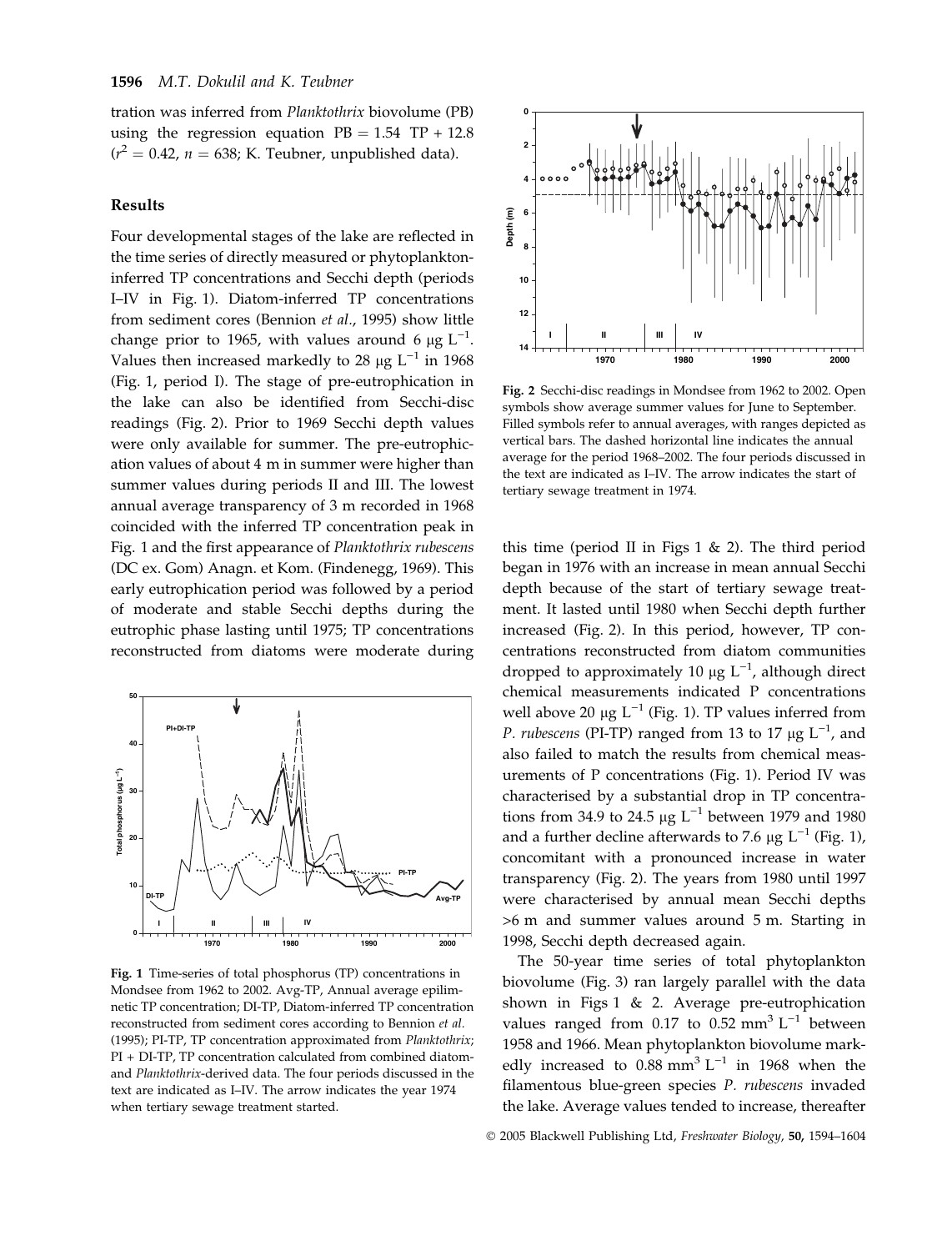

Fig. 3 Dynamics of phytoplankton biovolumes from 1958 to 2001 (black bars) and annual average biovolumes (diamonds) for the same period, both averaged over 0–20 m. The four periods discussed in the text are indicated as I–IV. Tertiary sewage treatment started in 1974.

reaching  $3.57$  mm<sup>3</sup> L<sup>-1</sup> in 1978. Between 1968 and 1978 biovolumes were high for most of the year because of the large amounts of P. rubescens present with little seasonality and peaks occurring during summer and early fall (Fig. 3). Annual average total phytoplankton biovolume declined steadily from 1978 with occasional periods of increasing values (e.g. 1983–86). Maximum biovolume during summer rapidly declined from almost 12 mm<sup>3</sup>  $L^{-1}$  in 1985 to  $0.8$  mm<sup>3</sup> L<sup>-1</sup> in 2001.

The trends of TP concentration and phytoplankton biovolume during the oligotrophication phase (period IV in Figs 1, 2  $\&$  4) are displayed as the cumulative mean deviation from the long-term average 1978 to 2001 (Fig. 4). The gradual increase of the residuals of



Fig. 4 Cumulative mean deviations (residuals) from the longterm annual average TP concentration (open circles) and phytoplankton biovolume (solid circles) for 1978–2001.

2005 Blackwell Publishing Ltd, Freshwater Biology, 50, 1594–1604

the TP concentration illustrates the trend of increasing P from 1978 to 1981 (Fig. 4). The decreasing residuals from 1981 onwards show a gradual decline of TP concentration from year to year. The period of increasing biovolume of phytoplankton is indicated by a positive slope from 1978 to 1986, followed by a decrease. The period from 1981 to 1986 is therefore identified by asynchronous trends: a continued increase of phytoplankton biovolume although TP concentration had already started decreasing. Hence, the response of phytoplankton biovolume to reduced TP was delayed by 5 years.

During the oligotrophication phase, average biovolume declined from  $3.57 \text{ mm}^3 \text{ L}^{-1}$  in 1978 to  $0.37$  mm<sup>3</sup> L<sup>-1</sup> in 1999 (Fig. 3), concomitant with decreasing epilimnetic TP concentrations  $(n = 24,$  $r^2 = 0.52$ ,  $P < 0.001$ ) and increasing annual average concentrations of SRSi (Fig. 5;  $n = 20$ ,  $r^2 = 0.46$ ,  $P \leq 0.001$ ).

The changes from the oligotrophic phase prior to 1968, through the period of increased nutrient loading and finally the recovery during oligotrophication are clearly reflected in the composition of phytoplankton communities (Fig. 6). Dominated by small centric diatoms during the 1950 and 1960s, the phytoplankton community became strongly dominated by P. rubescens in 1968 for about 10 years. During this period, diatoms were subdominant and their species composition changed (Fig. 6). In the course of oligotrophication, the dominant algal groups shifted from cyanobacteria to dinoflagellates and later back to



Fig. 5 Phytoplankton biovolume versus soluble reactive silica (SRSi) concentration for 1982 to 2001. Diameters of the symbols are proportional to TP concentrations.